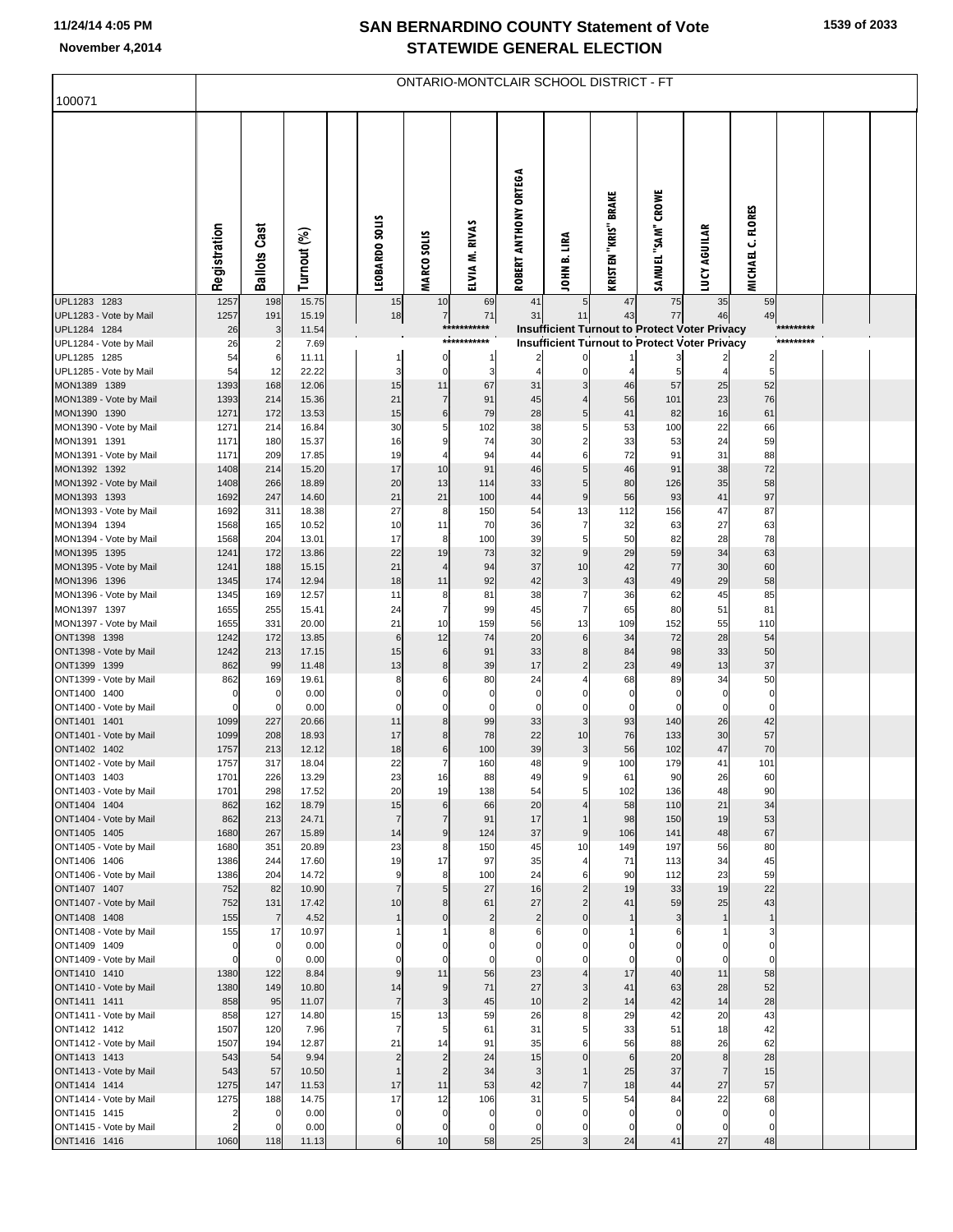## **SAN BERNARDINO COUNTY Statement of Vote November 4,2014 STATEWIDE GENERAL ELECTION**

| 100071                                 | ONTARIO-MONTCLAIR SCHOOL DISTRICT - FT |                         |                |  |                      |                                 |                               |                         |                              |                             |                            |                                                                                                       |                          |                        |  |
|----------------------------------------|----------------------------------------|-------------------------|----------------|--|----------------------|---------------------------------|-------------------------------|-------------------------|------------------------------|-----------------------------|----------------------------|-------------------------------------------------------------------------------------------------------|--------------------------|------------------------|--|
|                                        |                                        |                         |                |  |                      |                                 |                               |                         |                              |                             |                            |                                                                                                       |                          |                        |  |
|                                        | Registration                           | <b>Ballots Cast</b>     | Turnout (%)    |  | LEOBARDO SOLIS       | <b>MARCO SOLIS</b>              | ELVIA M. RIVAS                | ROBERT ANTHONY ORTEGA   | JOHN B. LIRA                 | <b>KRISTEN "KRIS" BRAKE</b> | SAMUEL "SAM" CROWE         | <b>LUCY AGUILAR</b>                                                                                   | MICHAEL C. FLORES        |                        |  |
| ONT1416 - Vote by Mail                 | 1060                                   | 149                     | 14.06          |  | 11                   | 9                               | 61                            | 30                      | 6                            | 35                          | 70                         | 23                                                                                                    | 61                       |                        |  |
| ONT1417 1417<br>ONT1417 - Vote by Mail | 11<br>11                               | $\overline{2}$          | 9.09<br>18.18  |  |                      |                                 | ***********<br>***********    |                         |                              |                             |                            | Insufficient Turnout to Protect Voter Privacy<br><b>Insufficient Turnout to Protect Voter Privacy</b> |                          | *********<br>********* |  |
| ONT1418 1418                           | 1221                                   | 108                     | 8.85           |  | 5                    | 8                               | 49                            | 18                      |                              | 24                          | 54                         | 18                                                                                                    | 36                       |                        |  |
| ONT1418 - Vote by Mail                 | 1221                                   | 211                     | 17.28          |  | 17                   | 5                               | 102                           | 37                      | 5                            | 68                          | 94                         | 32                                                                                                    | 80                       |                        |  |
| ONT1421 1421<br>ONT1421 - Vote by Mail | 1217<br>1217                           | 153<br>157              | 12.57<br>12.90 |  | 18<br>11             | 8<br>6                          | 68<br>78                      | 23<br>22                |                              | 36<br>49                    | 51<br>82                   | 24<br>23                                                                                              | 51<br>52                 |                        |  |
| ONT1422 1422                           | 1367                                   | 205                     | 15.00          |  | 15                   | 9                               | 72                            | 47                      |                              | 50                          | 87                         | 45                                                                                                    | 63                       |                        |  |
| ONT1422 - Vote by Mail                 | 1367                                   | 314                     | 22.97          |  | 25                   | 10                              | 144                           | 47                      | 12                           | 103                         | 151                        | 86                                                                                                    | 75                       |                        |  |
| ONT1423 1423<br>ONT1423 - Vote by Mail | 9<br>9                                 | 0<br>4                  | 0.00<br>44.44  |  | $\overline{0}$       | $\pmb{0}$<br>$***$              | $\pmb{0}$                     | $\Omega$                | $\Omega$                     | $\mathbf 0$                 | $\Omega$                   | $\pmb{0}$<br><b>Insufficient Turnout to Protect Voter Privacy</b>                                     | $\overline{0}$           |                        |  |
| ONT1424 1424                           | 767                                    | 92                      | 11.99          |  | 8                    | 4                               | 30                            | 19                      | 3                            | 19                          | 37                         | 14                                                                                                    | 25                       |                        |  |
| ONT1424 - Vote by Mail                 | 767                                    | 240                     | 31.29          |  | $\overline{7}$       | $\overline{2}$                  | 83                            | 39                      | 5                            | 83                          | 131                        | 28                                                                                                    | 53                       |                        |  |
| ONT1426 1426                           | 981                                    | 98                      | 9.99           |  | 16                   | 8                               | 30                            | 17                      |                              | 18                          | 36                         | 21                                                                                                    | 27                       |                        |  |
| ONT1426 - Vote by Mail<br>ONT1427 1427 | 981<br>677                             | 207<br>60               | 21.10<br>8.86  |  | 12<br>4              | 5<br>Э                          | 97<br>23                      | 46<br>11                |                              | 55<br>11                    | 102<br>23                  | 32<br>13                                                                                              | 85<br>12                 |                        |  |
| ONT1427 - Vote by Mail                 | 677                                    | 89                      | 13.15          |  | 5                    | 4                               | 39                            | 22                      | 0                            | 27                          | 55                         | 10                                                                                                    | 24                       |                        |  |
| ONT1428 1428                           | 1353                                   | 162                     | 11.97          |  | 9                    | 15                              | 77                            | 29                      | 3                            | 23                          | 72                         | 29                                                                                                    | 57                       |                        |  |
| ONT1428 - Vote by Mail<br>ONT1429 1429 | 1353<br>1418                           | 168<br>152              | 12.42<br>10.72 |  | 14<br>14             | 16<br>6                         | 84<br>46                      | 45<br>43                | 6<br>3                       | 33<br>30                    | 84<br>54                   | 17<br>29                                                                                              | 54<br>45                 |                        |  |
| ONT1429 - Vote by Mail                 | 1418                                   | 207                     | 14.60          |  | 18                   | 5                               | 79                            | 34                      |                              | 51                          | 87                         | 19                                                                                                    | 78                       |                        |  |
| ONT1430 1430                           | 1501                                   | 195                     | 12.99          |  | 25                   | 8                               | 93                            | 35                      | 4                            | 45                          | 93                         | 28                                                                                                    | 63                       |                        |  |
| ONT1430 - Vote by Mail                 | 1501                                   | 270                     | 17.99          |  | 15                   | 16                              | 119                           | 58                      | 14                           | 79<br>28                    | 123                        | 43<br>34                                                                                              | 78<br>51                 |                        |  |
| ONT1431 1431<br>ONT1431 - Vote by Mail | 1353<br>1353                           | 196<br>197              | 14.49<br>14.56 |  | 14<br>20             | 13<br>5                         | 69<br>100                     | 35<br>29                | 4<br>$\overline{4}$          | 45                          | 68<br>109                  | 33                                                                                                    | 81                       |                        |  |
| ONT1432 1432                           | 1552                                   | 122                     | 7.86           |  | 13                   | 14                              | 59                            | 31                      |                              | 14                          | 45                         | 28                                                                                                    | 39                       |                        |  |
| ONT1432 - Vote by Mail                 | 1552                                   | 168                     | 10.82          |  | 15                   | $\sqrt{5}$                      | 101                           | 45                      | 3                            | 25                          | 67                         | 33                                                                                                    | 77                       |                        |  |
| ONT1433 1433<br>ONT1433 - Vote by Mail | 1472<br>1472                           | 149<br>231              | 10.12<br>15.69 |  | 12<br>19             | 8<br>11                         | 65<br>109                     | 20<br>41                | 9                            | 28<br>61                    | 59<br>100                  | 27<br>44                                                                                              | 44<br>77                 |                        |  |
| ONT1434 1434                           | 1697                                   | 203                     | 11.96          |  | 22                   | 6                               | 83                            | 36                      | $\overline{7}$               | 47                          | 86                         | 31                                                                                                    | 55                       |                        |  |
| ONT1434 - Vote by Mail                 | 1697                                   | 344                     | 20.27          |  | 32                   | $\overline{4}$                  | 159                           | 57                      | 11                           | 118                         | 158                        | 68                                                                                                    | 98                       |                        |  |
| ONT1435 1435                           | 1185                                   | 162                     | 13.67          |  | $\overline{7}$       | 14                              | 74                            | 27                      | 3<br>5                       | 49                          | 62                         | 38                                                                                                    | 49                       |                        |  |
| ONT1435 - Vote by Mail<br>ONT1436 1436 | 1185<br>1000                           | 191<br>89               | 16.12<br>8.90  |  | 12<br>16             | 5<br>$\overline{2}$             | 84<br>26                      | 32<br>16                | 4                            | 54<br>18                    | 95<br>39                   | 37<br>16                                                                                              | 61<br>33                 |                        |  |
| ONT1436 - Vote by Mail                 | 1000                                   | 130                     | 13.00          |  | 7                    | 11                              | 52                            | 19                      | 9                            | 39                          | 64                         | 25                                                                                                    | 47                       |                        |  |
| ONT1437 1437                           | 97                                     | 11                      | 11.34          |  | $\Omega$             | $\mathbf 0$                     | 3                             | 3                       | $\Omega$                     | $\mathbf{1}$                | $\overline{2}$             | 1                                                                                                     | 3                        |                        |  |
| ONT1437 - Vote by Mail<br>ONT1570 1570 | 97<br>631                              | 16<br>55                | 16.49<br>8.72  |  | 6                    | $\mathcal{C}$<br>$\overline{7}$ | 20                            | 3<br>6                  |                              | 5<br>6                      | 9<br>12                    | $\mathbf{1}$<br>11                                                                                    | 5<br>15                  |                        |  |
| ONT1570 - Vote by Mail                 | 631                                    | 62                      | 9.83           |  | $\overline{4}$       | $\overline{4}$                  | 32                            | 13                      |                              | 12                          | 19                         | 11                                                                                                    | 22                       |                        |  |
| ONT1571 1571                           | 1176                                   | 194                     | 16.50          |  | 17                   | 6                               | 78                            | 38                      | 9                            | 72                          | 87                         | 28                                                                                                    | 52                       |                        |  |
| ONT1571 - Vote by Mail<br>ONT1572 1572 | 1176<br>663                            | 248<br>70               | 21.09<br>10.56 |  | 11<br>5              | 5<br>4                          | 110<br>29                     | 30<br>9                 | 6                            | 93<br>12                    | 146<br>29                  | 40<br>10                                                                                              | 67<br>27                 |                        |  |
| ONT1572 - Vote by Mail                 | 663                                    | 89                      | 13.42          |  |                      | 6                               | 48                            | 24                      |                              | 19                          | 28                         | 10                                                                                                    | 26                       |                        |  |
| ONT1576 1576                           | 178                                    | 13                      | 7.30           |  |                      | C                               | $\overline{4}$                | $\overline{2}$          |                              | $\overline{4}$              | $\overline{4}$             | $\mathbf{1}$                                                                                          | $\overline{4}$           |                        |  |
| ONT1576 - Vote by Mail<br>ONT1577 1577 | 178<br>268                             | 25<br>24                | 14.04<br>8.96  |  | $\Omega$             | $\mathsf{C}$<br>3               | 9<br>11                       | $\overline{4}$<br>3     |                              | 8<br>5                      | 11<br>9                    | $\overline{3}$<br>$\overline{\mathbf{3}}$                                                             | 5<br>$\overline{7}$      |                        |  |
| ONT1577 - Vote by Mail                 | 268                                    | 38                      | 14.18          |  | $\Omega$             | $\mathbf 0$                     | 13                            | 7                       |                              | 5                           | 15                         | 6                                                                                                     | 10                       |                        |  |
| UNI1457 1457                           | 1063                                   | 114                     | 10.72          |  | 11                   | 18                              | 56                            | 21                      |                              | 9                           | 23                         | 23                                                                                                    | 41                       |                        |  |
| UNI1457 - Vote by Mail                 | 1063                                   | 116                     | 10.91          |  | 10                   | 8                               | 65                            | 22                      |                              | 29                          | 42                         | 28                                                                                                    | 47                       |                        |  |
| UNI1458 1458<br>UNI1458 - Vote by Mail | 427<br>427                             | 57<br>64                | 13.35<br>14.99 |  | $\overline{4}$<br>3  | $\mathcal{C}$                   | 26<br>32                      | 10<br>8                 | $\mathbf{0}$<br>$\mathbf{0}$ | 12<br>20                    | 25<br>19                   | 7<br>$\overline{7}$                                                                                   | 15<br>19                 |                        |  |
| UNI1459 1459                           | 478                                    | 54                      | 11.30          |  | 5                    |                                 | 19                            | 8                       | 3                            | 9                           | 22                         | 12                                                                                                    | 19                       |                        |  |
| UNI1459 - Vote by Mail                 | 478                                    | 70                      | 14.64          |  | 8                    | $\overline{2}$                  | 23                            | 5                       | 6                            | 18                          | 27                         | 8                                                                                                     | 25                       |                        |  |
| UPL1460 1460<br>UPL1460 - Vote by Mail | $\mathbf 0$<br>$\mathbf 0$             | $\Omega$<br>$\mathbf 0$ | 0.00<br>0.00   |  | $\Omega$<br>$\Omega$ | $\mathsf{C}$<br>$\sqrt{ }$      | $\overline{0}$<br>$\mathbf 0$ | $\Omega$<br>$\mathbf 0$ | $\Omega$                     | $\mathbf 0$<br>$\mathbf 0$  | $\mathbf 0$<br>$\mathbf 0$ | 0<br>$\mathbf 0$                                                                                      | $\mathbf 0$<br>$\pmb{0}$ |                        |  |
|                                        |                                        |                         |                |  |                      |                                 |                               |                         |                              |                             |                            |                                                                                                       |                          |                        |  |
| <b>Precinct Totals</b>                 | 55964                                  | 7048                    | 12.59          |  | 597                  | 409                             | 2941                          | 1298                    | 197                          | 1643                        | 2875                       | 1181                                                                                                  | 2193                     |                        |  |
| Vote by Mail Totals                    | 55964                                  | 9154                    | 16.36          |  | 692                  | 347                             | 4212                          | 1561                    | 280                          | 2806                        | 4393                       | 1447                                                                                                  | 2898                     |                        |  |
| <b>Grand Totals</b>                    | 55964                                  | 16202                   | 28.95          |  | 1289                 | 756                             | 7153                          | 2859                    | 477                          | 4449                        | 7268                       | 2628                                                                                                  | 5091                     |                        |  |